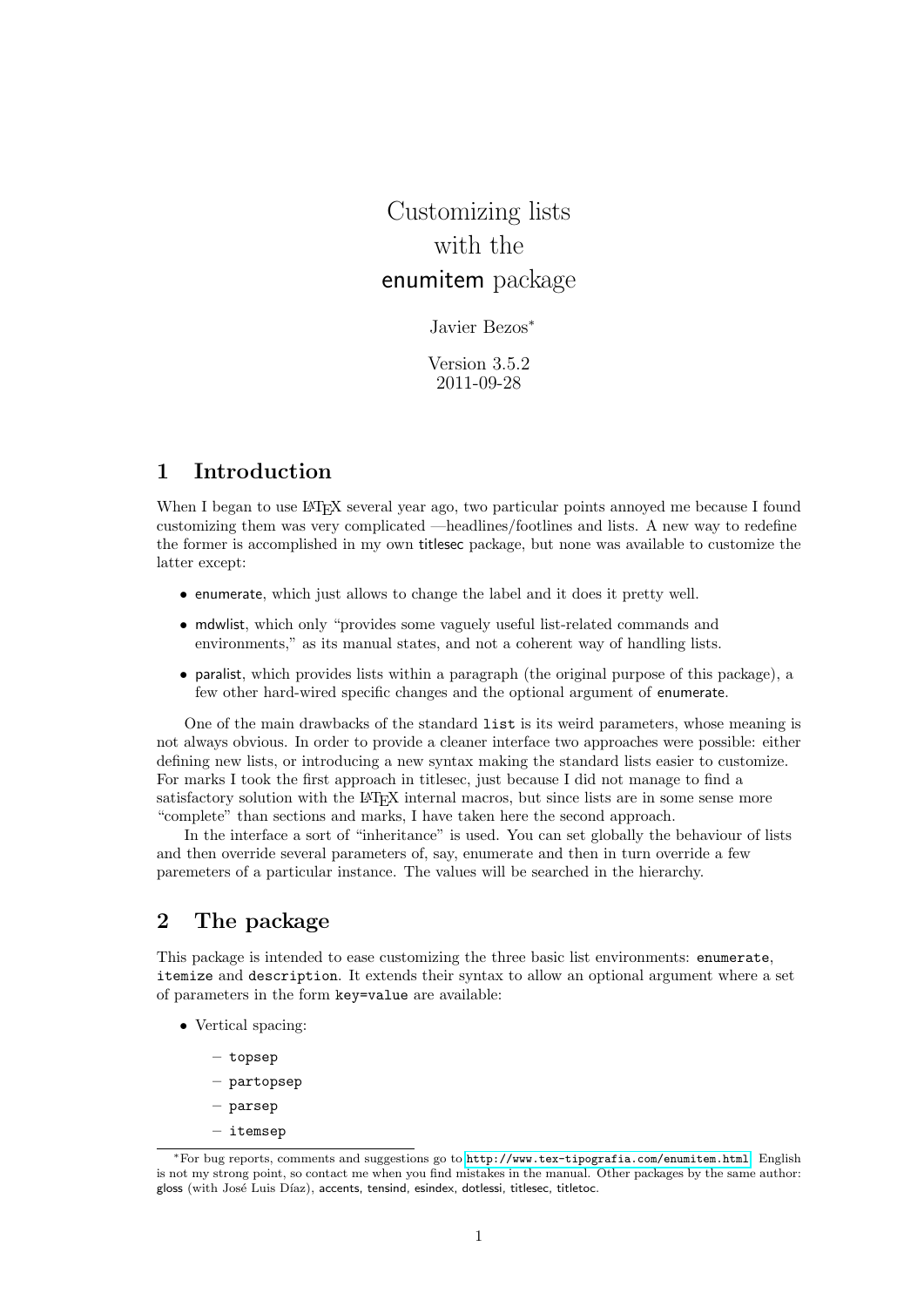- Horizontal spacing:
	- leftmargin
	- rightmargin
	- listparindent
	- labelwidth
	- labelsep
	- itemindent

For example:

#### \begin{itemize}[itemsep=1ex,leftmargin=1cm]

The keys above are equivalent to the well known list parameters—see a LATEX manual for a description of them. Next sections explains the extensions provided by enumitem.

# 3 Keys

This section describes the keys in displayed lists. Most of them are available in inline lists, where further keys are available (see [4\)](#page-7-0).

## 3.1 Label and cross references format

#### $label={\langle commands\rangle}$

Sets the label to be used in the current level. A set of starred versions of \alph, \Alph, \arabic, \roman and \Roman, without argument stand for the current counter in enumerate. [1](#page-1-0) Thus

#### \begin{enumerate}[label=\emph{\alph\*})]

prints a), b), and so on (this is a standard style in Spanish, and formerly used by Chicago, too). It works with \value, too (provided the widest label is not to be computed or widest\* is used, see below). A fancier example (which looks ugly, but it is intended only to illustrate what is possible; requires color and pifont):

#### \begin{enumerate}[label=\protect\fcolorbox{blue}{yellow}{\protect\ding{\value\*}}, start=172]

The value of label is a moving argument, and fragile commands must be protected *except* the counters. Because of that, use of \value is somewhat tricky, because \the or \ifnum expects an actual value, which is not the case when label is being processed to replace internally the  $*$  by the form with the counter argument. The best solution is usually encapsulating the logic inside a new "counter" with the help of **\AddEnumerateCounter.**<sup>[2](#page-1-1)</sup>

If you prefer setting labels like the enumerate package, use "short labels" (see section [6\)](#page-9-0).

#### label\*= $\langle commands \rangle$

Like label but its value is appended to the parent label. For example, the follollowing defines a legal list  $(1., 1.1., 1.1.1.,$  and so on):

#### \newlist{legal}{enumerate}{10} \setlist[legal]{label\*=\arabic\*.}

<span id="page-1-0"></span><sup>1</sup>Actually, the asterisk is currently the argument but things may change. Consider them as starred variants and follow the corresponding syntax.

<span id="page-1-1"></span><sup>2</sup>Which is admittedly somewhat convoluted. A better way to accomplish this is on the way.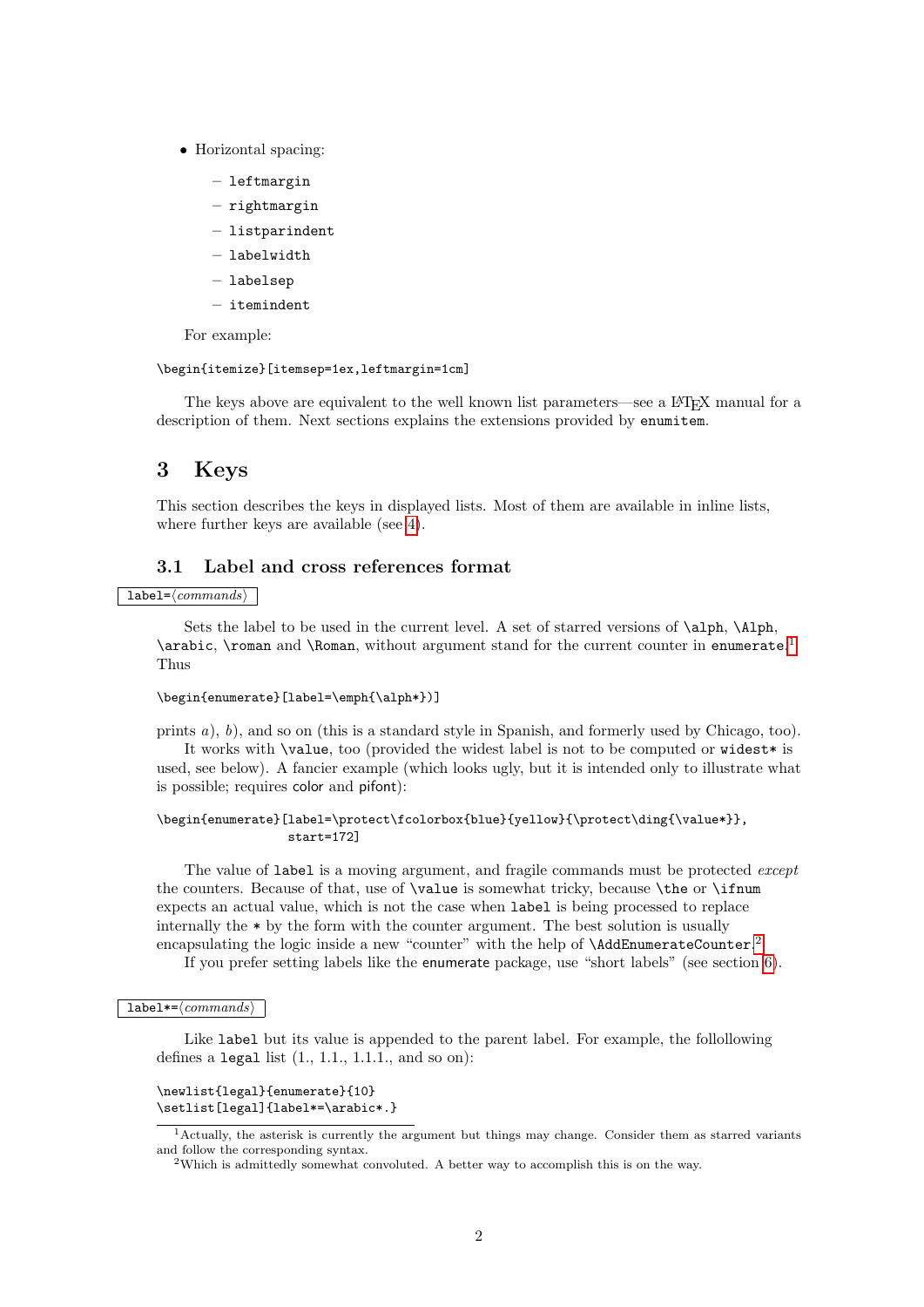$ref=\langle commands \rangle$ 

By default, label sets also the form of cross references and \the... (overriding the settings in previous hierarchical levels), but you can define a different format with this key. For example, to remove the right parethesis:

\begin{enumerate}[label=\emph{\alph\*}),ref=\emph{\alph\*}]

In both label and ref, the counters can be used as usual:

\begin{enumerate}[label=\theenumi.\arabic\*.]

or

\begin{enumerate}[label=\arabic{enumi}.\arabic\*.]

(provided the current level is the second one).

Note the labels are not accumulated to form the reference. If you want, say, something like 1.a from 1) as first level and a) as second level, you must set it with ref. You may use \ref{level1}.\ref{level2} with appropiate ref settings, but as Robin Fairbairns points out in the TEX FAQ

. . . [that] would be both tedious and error-prone. What is more, it would be undesirable, since you would be constructing a visual representation which is inflexible (you could not change all the references to elements of a list at one fell swoop).

This is sensible and I recommend to follow the advice, but sometimes you might want something like:

```
... subitem \ref{level2} of item \ref{level1} ...
```
The value of ref is a moving argument, and fragile commands must be protected *except* the counters.

#### $font = \langle commands \rangle$  format= $\langle commands \rangle$

Sets the label font. Useful when the label is changed with the optional argument of \item and in description. The last command in  $\langle commands \rangle$  can take an argument with the item label. In description class setting are in force, so you may want begin with \normalfont. A synonymous is format.

## align=left align=right align=parleft  $N_{\text{EW 3.0}}$

How the label is aligned (with relation to the label box edges). Three values are possible: left, the default right and parleft (a parbox of width \labelwidth with flush left text). The parameters controlling the label spacing should be properly set, either by hand or more conveniently with the \* settings (see below):

\begin{enumerate}[label=\Roman\*., align=left, leftmargin=\*]

(When the label box is supposed to have its natural width, use left.)

 $\Set{\Set{value}} {\lbrace \mathit{commands} \rbrace \text{new 3.0}}$ 

New align types can be defined (or the existing ones redefined) with \SetLabelAlign; the predefined values are equivalent to:[3](#page-2-0)

<span id="page-2-0"></span><sup>3</sup>Prior to version 3.0 the left alignments was incorrectly defined and the label and the text could overlap.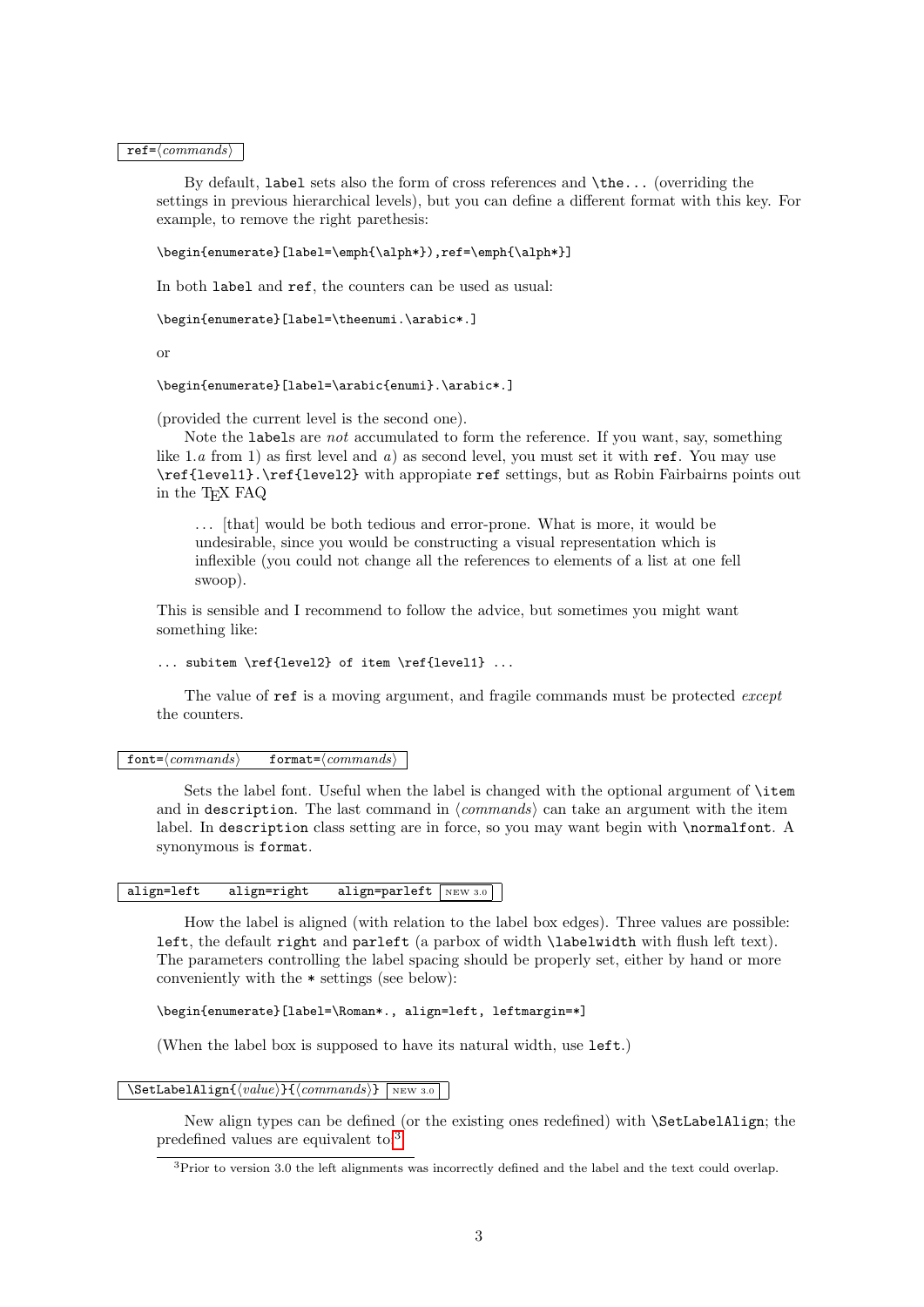```
\SetLabelAlign{right}{\hss\llap{#1}}
\SetLabelAlign{left}{#1\hfil}
\SetLabelAlign{parleft}{\strut\smash{\parbox[t]\labelwidth{\raggedright##1}}}
```
If the last thing in the definition is a skip (typically  $\hbar$ il), it is removed sometimes by description. If for some reason you want to avoid this, just add \null at the end.

Although primarily intended for the alignment, this commands has other uses (as in the provided parleft). For example, with the following all labels with align=right are set as superscripts:

\SetLabelAlign{right}{\hss\llap{\textsuperscript{#1}}}

(A new name is also possible, of course.)

If you want the internal settings for align and font be ignored, you can override the enumitem definition of \makelabel in before:

\begin{description}[before={\renewcommand\makelabel[1]{\ref{##1}}}]

(Alternatively, define a macro and use \let.)

## 3.2 Horizontal spacing of labels

 $labelindent={\langle length \rangle}$ \labelindent

> This parameter is added in enumitem for the blank space from the margin of the enclosing list/text to the left edge of the label box. This means there is a redundancy because one of the parameters depends on the others, i.e., it has to be computed from the other values, as described below. There is a new counter length \labelindent which defaults to 0 pt. The five parameteres are related in the following way:

 $\label{lem:main} $$\leftarrow + \item{independent = \label{min} + \label{min}+ \label{min}$ 

| leftmargin=! | itemindent=! | labelsep=' | labelwidth= | labelindent=! | NEW 3.0 |  |
|--------------|--------------|------------|-------------|---------------|---------|--|
|--------------|--------------|------------|-------------|---------------|---------|--|

Sets which value is to be computed from the others. This is done after all keys has been read. Explicit values are not lost, and so with the following hierarchical settings:

```
leftmargin=2em
labelindent=1em,leftmargin=!
labelindent=!
```
leftmargin is again 2em and labelindent is the computed parameter. The default is labelindent=!, but note some keys sets another value (wide and description styles).

With align=right (the default), labelindent=! and labelwidth=! behave similarly in practice.

leftmargin=\* itemindent=\* labelsep=\* labelwidth=\* labelindent=\*

Like before, but labelwidth is set to the width of the current label, using the default value of  $\theta$  in **\arabic\***, *viii* in **\roman\***, m in **\alph\*** and similarly in uppercase forms (these values can be changed with widest, see below). Examples are:

```
\begin{itemize}[label=\textbullet, leftmargin=*]
\begin{enumerate}[label=\roman*), leftmargin=*, widest=iii]
\begin{itemize}[label=\textbullet,
                leftmargin=2pc, labelsep=*]
\begin{enumerate}[label=\arabic*., leftmargin=2\parindent,
                  labelindent=\parindent, labelsep=*]
```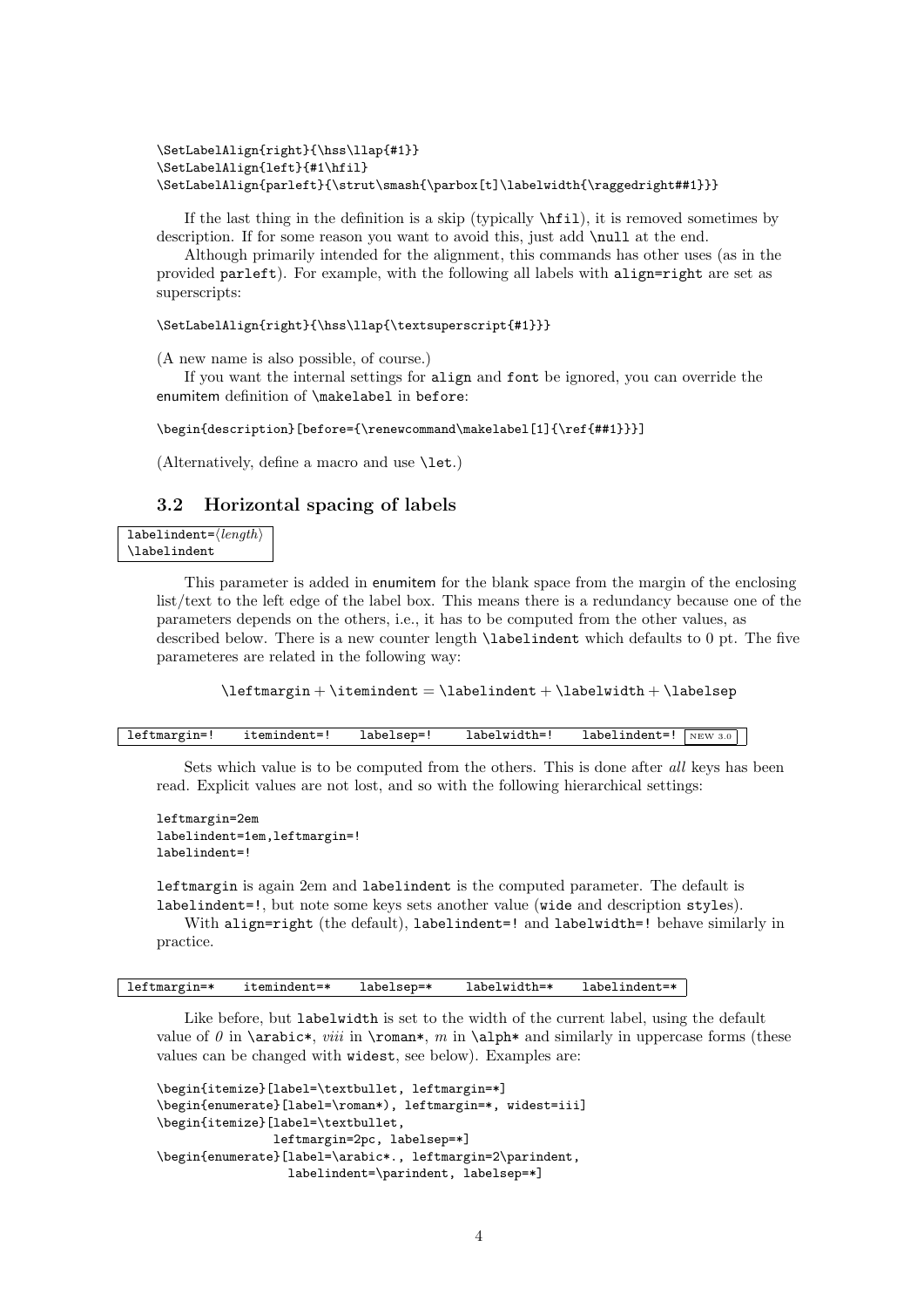The most useful are labelsep=\* and leftmargin=\*. With the former the item body begins at a fixed place (namely, leftmargin), while with the latter begins at a variable place depending on the label (but always the same within a list, of course). Most of times, what you would want is leftmargin=\*.

Unfortunately, LATEX does not define a default labelsep to be applied to all lists—simply the current value is used. With enumitem you can set default values for every list, as described below, and so, if you want to make sure labelsep is under your control, all you need is something like:

\setlist{itemsep=.5em}

labelwidth=\* and labelwidth=! are synonymous.

widest= $\langle string \rangle$  widest\*= $\langle integer \rangle$   $\overline{\text{new 3.0}}$  widest

To be used in conjunction with the \*-values, if desired. It overrides the default value for the widest printed counter. Sometimes, if lists are not very long, a value of a for \alph is more sensible than the default m:

#### \begin{enumerate}[leftmargin=\*,widest=a] % Assume standard 2nd level

With no value, the default is restored. With widest\*, the string is built using  $\langle \text{integer} \rangle$  as the value of the counter (e.g., with \roman, widest=viii and widest\*=8 are the same).

Since \value does not return a string but a number, widest and the \* values cannot be used with it. However, with widest\*, being a number, it is allowed.

## 3.3 More on horizontal spacing

Since \parindent is not used as such inside lists, but instead is set internally to either \itemindent or \listparindent, when used as the value of a parameter enumitem returns the global value, i. e., the value it has outside the outermost list.

The horizontal space in the left margin of the current level is distributed in the following way:[4](#page-4-0)



#### $labelsep* = \langle length \rangle$  NEW 3.0

Remember labelsep spans part of leftmargin and itemindent if the latter is not zero. This is often somewhat confusing, so a new key is provided—with labelsep\* the value is reckoned from the left margin (it just sets \labelsep and then adds \itemindent to it, but in addition later changes to itemindent are taken into account):



#### $labelindent*=\langle \text{length} \rangle$  NEW 3.0

Like labelindent, but it is reckoned from the left margin in the current list and not from that in the enclosing list/text.

<span id="page-4-0"></span><sup>4</sup>Admittedly, these figures are not exactly the clearest possible, and I intend to improve them in a future release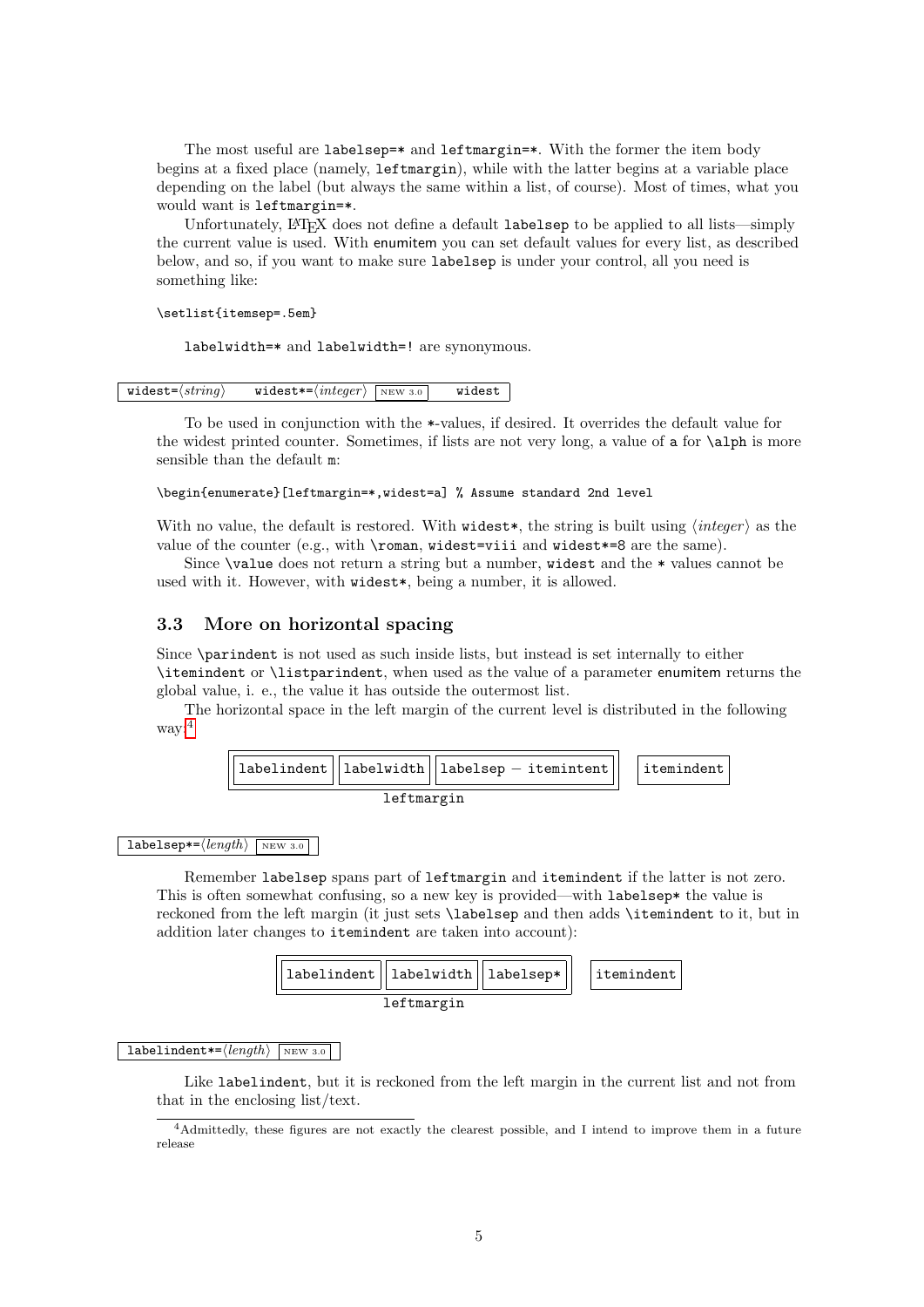# 3.4 Numbering, stopping, and resuming

## $\texttt{start} = \langle \textit{integer} \rangle$

Sets the number of the first item.

#### resume

The counter continues from the previous enumerate, instead of being reset to 1.

```
\begin{enumerate}
\item First item.
\item Second item.
\end{enumerate}
Text.
\begin{enumerate}[resume]
\item Third item
\end{enumerate}
```
This is done locally. If you want global resuming, see next section on series.

#### resume\*

Like resume but the options from the previous list are used, too. This option must be restricted to the optional argument in a environment (this is the only place where it makes sense). It should be used sparingly—if you are using it often, then very likely you want to define a new list (see [7\)](#page-9-1). Further keys are allowed, and in this case the saved options are overriden by those in the current list (i.e., the position of resume\* does not matters). For example:

#### \begin{enumerate}[resume\*,start=1] % or [start=1,resume\*]

uses the keys in the previuos enumerate, but restarts the counter. If there is a series of a certain list with resume\*, options are taken from the list previous to the first one, except for start.

## 3.5 Series

|                               | $series = \langle series - name \rangle$   NEW 3.0 |                                                |  |
|-------------------------------|----------------------------------------------------|------------------------------------------------|--|
| $\langle series-name \rangle$ | ${\tt resume*=}\langle series\text{-}name \rangle$ | $resume = \langle series-name \rangle$ NEW 3.0 |  |

A new method (3.0) of continuing lists is by means of the key series, so that they behave like a unit. A list with key series is considered the starting list and its settings are stored globally, so that they can be used later with  $\mathsf{resume}/\mathsf{resume}^*$ . All these keys take a value with the series name (which must be different from existing keys):

- resume= $\langle series\text{-}name \rangle$  just continue numbering items in the series,
- resume  $\ast = \langle series \rangle$  also applies the settings of the starting list,
- $\langle series \rangle$ , i.e., the series name used as a key, is an alternative to resume\*= $\langle series \rangle$ .

For example:

```
\begin{enumerate}[label=\arabic*(a),leftmargin=1cm,series=lafter]
\item A
\item B
\end{enumerate}
```
You get:  $1(a)$   $2(a)$ . You can continue with: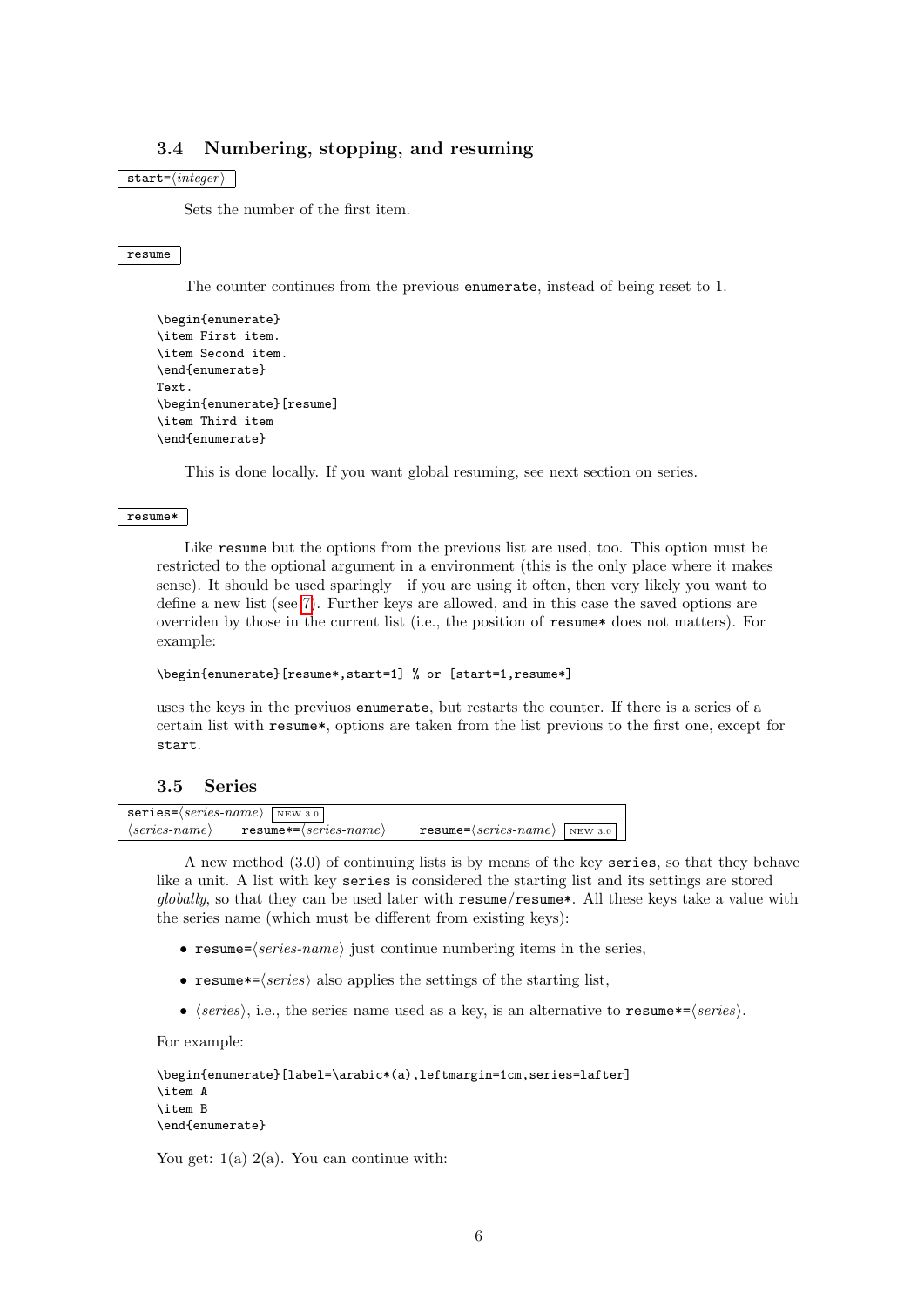```
\begin{enumerate}[label=\arabic*(b),resume*=lafter]
                  % or [label=\arabic*(b),lafter]
\intitem \Delta\item B
\end{enumerate}
```
You get:  $3(b)$  4(b). (But you can use start=1, if you like.)

Note you can add further arguments, which are executed after those saved at the starting list and therefore take precedence over them  $-$  in particular, resume itself takes precedence over a start (e.g., start=1) in the the starting list.

Every time a series is started, several commands are defined internally, so to avoid wasting resources and use the same name for non-overlapping series.

## 3.6 Penalties

| beginpenalty= $\langle \text{integer} \rangle$ | $midpenalty = \langle integer \rangle$ | endpenalty= $\langle \text{integer} \rangle$ |
|------------------------------------------------|----------------------------------------|----------------------------------------------|
|                                                |                                        |                                              |

Set the penalty at the beginning of a list, between items and at the end of the list, respectively. Please, refer to your LATEX or TEX manual about how penalties control page breaks. Unlike other parameters, when a list starts their values are not reset to the default, thus they apply to the child lists.

#### $before=\langle code \rangle$  before\*= $\langle code \rangle$

Execute code before the list starts (more precisely, in the second argument of the list environment used to define them). The unstarred form sets the code to be executed, overriding any previous value, while the starred one adds the code to the existing one (in the setting hierarchy, see below, not with relation to the enclosing list/text). It can contain, say, rules and text, but this has not been extensively tested. All calculations have been finished, and you can access and manipulate the list parameters. For example, to have both margins (left and right) set to the widest label:

## \setlist{leftmargin=\*,before=\setlength{\rightmargin}{\leftmargin}}

#### $\texttt{after}=\langle code \rangle$  after\*= $\langle code \rangle$

Same, but just before the list ends.

## 3.7 Description styles

A key available in description.

#### $style=\langle name \rangle$

Sets the description *style.*  $\langle name \rangle$  can be any of the following:

- standard: like description in standard classes, although with other classes it could be somewhat different. The label is boxed. Sets itemindent=!.
- unboxed: much like the standard description, but the label is not boxed to avoid uneven spacing and unbroken labels if they are long. Sets itemindent=!.
- nextline: if the label does not fit in the margin, the text continues in the next line, otherwise it is placed in a box of width \leftmargin − \labelsep, i.e., the item body never sticks into the left margin. Sets labelwidth=!.
- sameline: like nextline but if the label does not fit in the margin the text continues in the same line. Same as style=unboxed, labelwidth=!.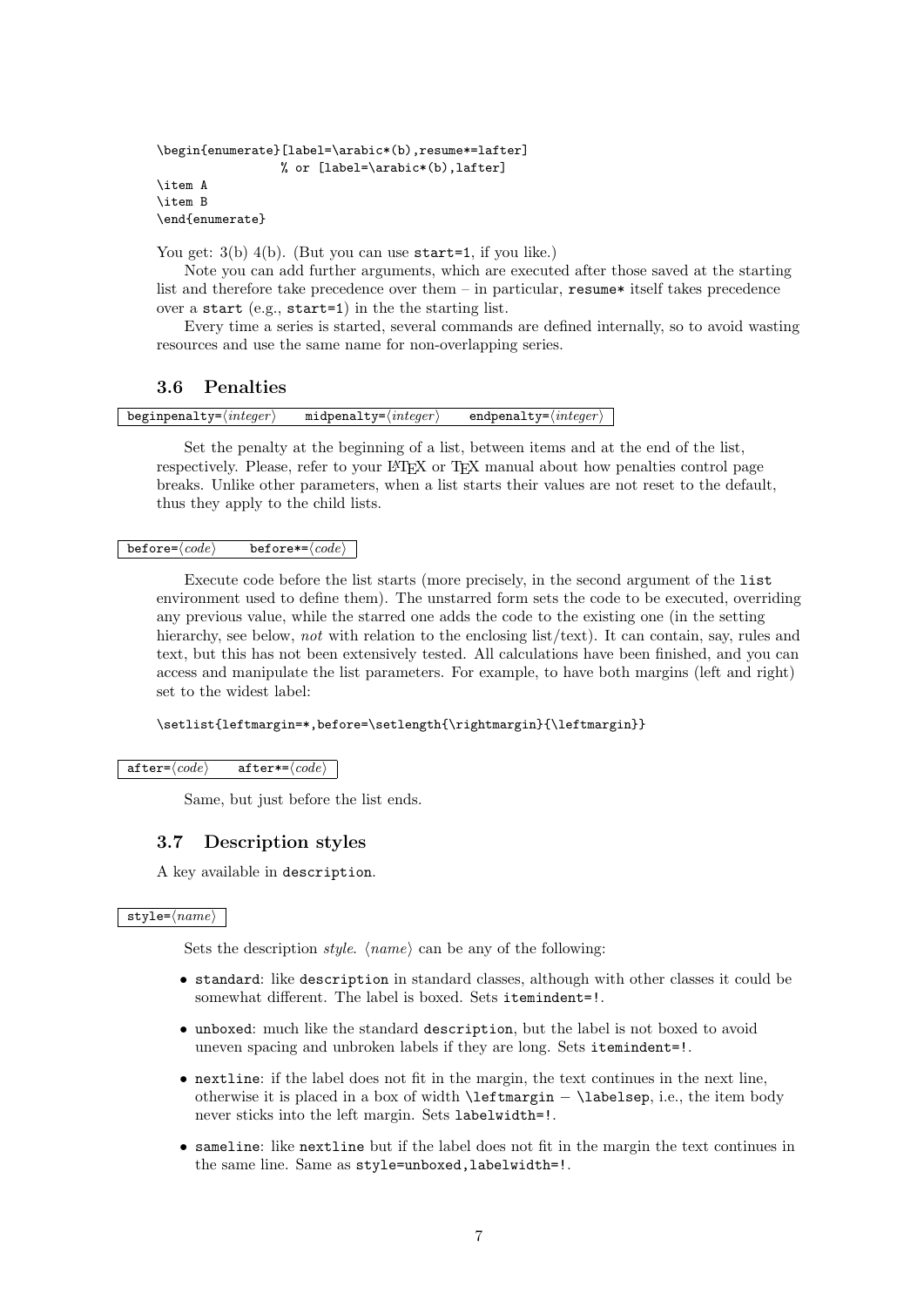• multiline: the label is placed in a parbox whose width is leftmargin, with several lines if necessary. Same as style=standard,align=parleft,labelwidth=!.

Three caveats: (1) mixing boxed and unboxed labels has not a well-defined behaviour, (2) when nesting list all combinations are allowed but not all make sense, and (3) nesting nextline lists is not supported (it works, but its behaviour might change in the future, because the current one is not what one could expect).

## 3.8 Compact lists

## noitemsep nosep

The key noitemsep kills the space between items and paragraphs (i.e., itemsep=0pt and parsep=0pt), while nosep kills all vertical spacing.[5](#page-7-1)

## 3.9 "Wide" lists

|                                                   | $wide \vert$ NEW 3.0 |  |
|---------------------------------------------------|----------------------|--|
| $\mathtt{wide}=\langle \mathit{parindent}\rangle$ |                      |  |

With this convenience key, the leftmargin is null and the label is part of the text—in other word, the items look like ordinary paragraphs.<sup>[6](#page-7-2)</sup> Here labelsep sets the separation between the label and the first word. It is equivalent to

```
align=left, leftmargin=0pt, labelindent=\parindent,
listparindent=\parindent, labelwidth=0pt, itemindent=!
```
With wide= $\{partialent\}$  you may set at once another value instead of  $\partial$  \parindent. Of course, these keys can be overriden after wide, too; for example, remembering that with left-aligned labels the text is pushed if the they are wider than labelwidth, you can set labelwidth=1.5em for a minimal width, or instead of itemindent=! you may prefer itemindent=\*, which sets the minimal width to that of widest label. In level 2 you may prefer labelindent=2\parindent, and so on. You may also want to combine it with noitemsep or nolistsep.

# <span id="page-7-0"></span>4 Inline lists

NEW 3.0

Inline lists are "horizontal" lists set as ordinary text inside a paragraph. With this package you can create inline lists, as explained below, with \newlist, which have their own labels and counters. However, in most cases inline versions of standard lists, with the same labelling schema, will be enough – the package option inline does that.

| inline     | (package option) |              |                |
|------------|------------------|--------------|----------------|
| enumerate* | itemize*         | description* | (environments) |

With the package option inline, three environments for inline lists are defined: enumerate\*, itemize\*, and description\*. They emulate the behaviour of paralist and shortlst in that labels and settings are shared with the displayed (ie, "normal") lists enumerate, itemize and description, respectively (however, remember resuming is based on environment names, not on list types). This applies only to those created with inline – inline lists created with **\newlist** as described below are independent and use their own labels and settings. Note as well inline is not required if you needn't inline versions of standard lists.

## itemjoin= $\langle string \rangle$  itemjoin\*= $\langle string \rangle$  afterlabel= $\langle string \rangle$

Format is set with keys itemjoin (default is a space), and afterlabel (default is

<span id="page-7-2"></span><span id="page-7-1"></span><sup>5</sup>The key nolistsep, now deprecated, introduced a thin stretch, which was not the intended behaviour.  $6$ fullwidth is deprecated.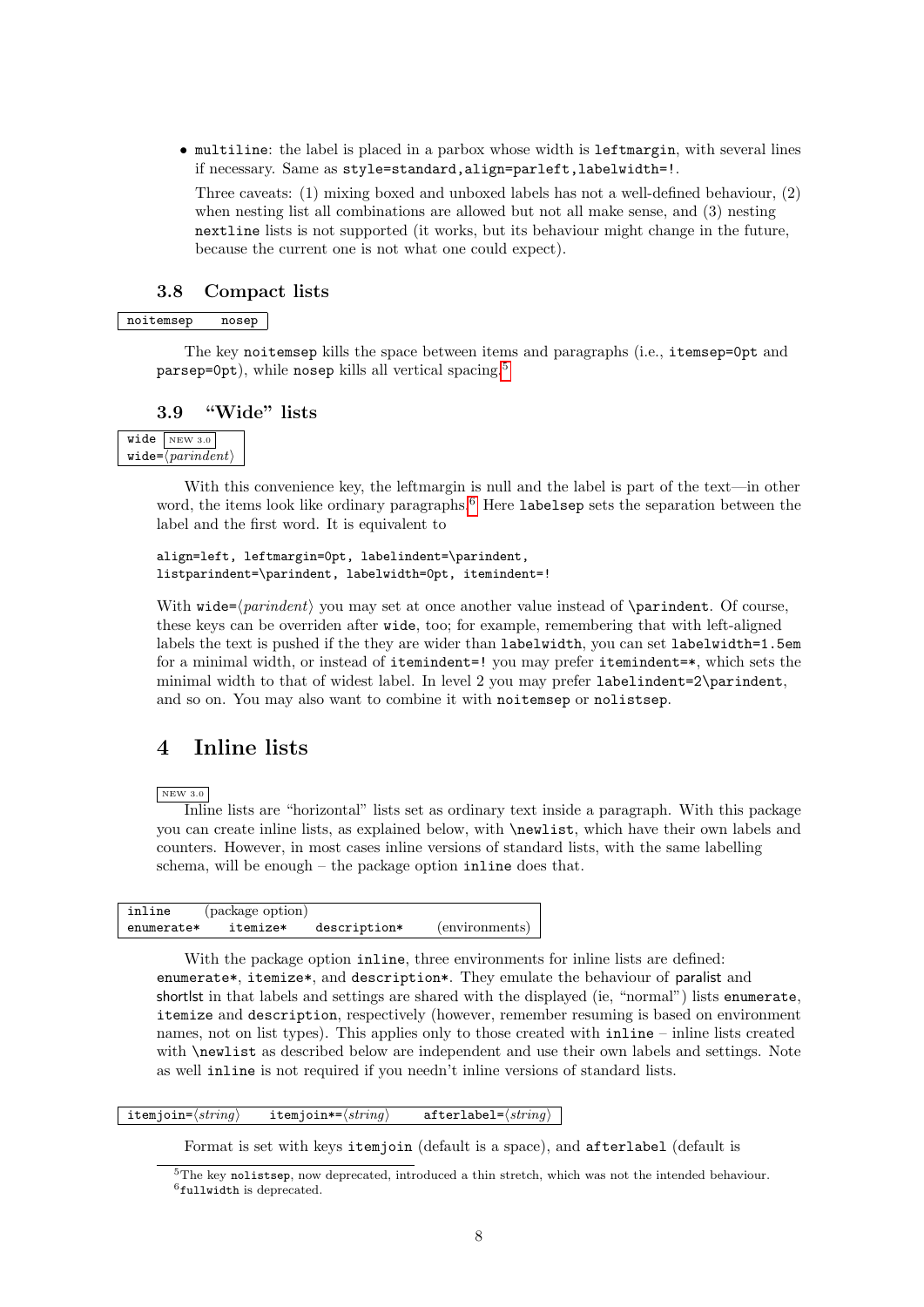\nobreakspace, ie, ~). An additional key is itemjoin\*, which, if set, is used instead of itemjoin before the last item. So, with

before=\unskip{: }, itemjoin={{; }}, itemjoin\*={{, and }}

the following punctuation between items is used:

Blah blah: (a) one; (b) two; (c) three, and (d) four. Blah blah

itemjoin is ignored in vertical mode (i.e., in mode unboxed and just after a quote, a displayed list and the like).

#### mode=unboxed mode=boxed

Items are boxed, so floats are lost and nested lists are not allowed (remember many displayed elements are defined as lists). If using floats or lists inside inline lists is important, use an alternative "mode", which you can activate with mode=unboxed (the default is mode=boxes). With it floats may be used freely, but misplaced \items are not catched and itemjoin\* is ignored (a warning is written to the log about this fact).

## 5 Global settings

Global changes, to be applied to all of these list, are also possible:

```
\setlist[enumerate,\langle levels \rangle]{\langle format \rangle}
\setlist[itemize,\langle levels \rangle]{\langle format \rangle}
\setlist[description, \{levels\}]{\{format\}}
\setlist[\{levels\}]{\{format\}}
```
Where  $\langle level \rangle$  is the list level (one or more) in list, and the corresponding levels in enumerate and itemize.<sup>[7](#page-8-0)</sup> With no  $\langle levels \rangle$ , the format applies to all of them. Here list does not mean any list but only the three ones handled by this package and those redefined by this package or defined with \newlist (see below). For example:

```
\setlist{noitemsep}
\setlist[1]{\labelindent=\parindent} % < Usually a good idea
\setlist[itemize]{leftmargin=*}
\setlist[itemize,1]{label=$\triangleleft$}
\setlist[enumerate]{labelsep=*, leftmargin=1.5pc}
\setlist[enumerate,1]{label=\arabic*., ref=\arabic*}
\setlist[enumerate,2]{label=\emph{\alph*}),
                      ref=\theenumi.\emph{\alph*}}
\setlist[enumerate,3]{label=\roman*), ref=\theenumii.\roman*}
\setlist[description]{font=\sffamily\bfseries}
```
These setting are read in the following order: list, list at the current level, enumerate/itemize/description, and enumerate/itemize/description at the current level; if a key appears several times with different values, the last one, i.e., the most specific one, is applied. If we are resuming a series or a list with resume\*, the saved keys are then applied. Finally, the optional argument (except resume<sup>\*</sup>), if any, is applied.

LATEX provides a set of macros to change many of these parameters, but setting them with the package is more consistent and sometimes more flexible at the cost of being more "explicit" (and verbose).

The list specification can contain variables and counters, provided they are expandable, and counters are calc-savvy, so that if you load this package you can write things like:

<span id="page-8-0"></span> $7\setminus$ setenumerate,  $\setminus$ setitemize and  $\setminus$ setdescription are deprecated.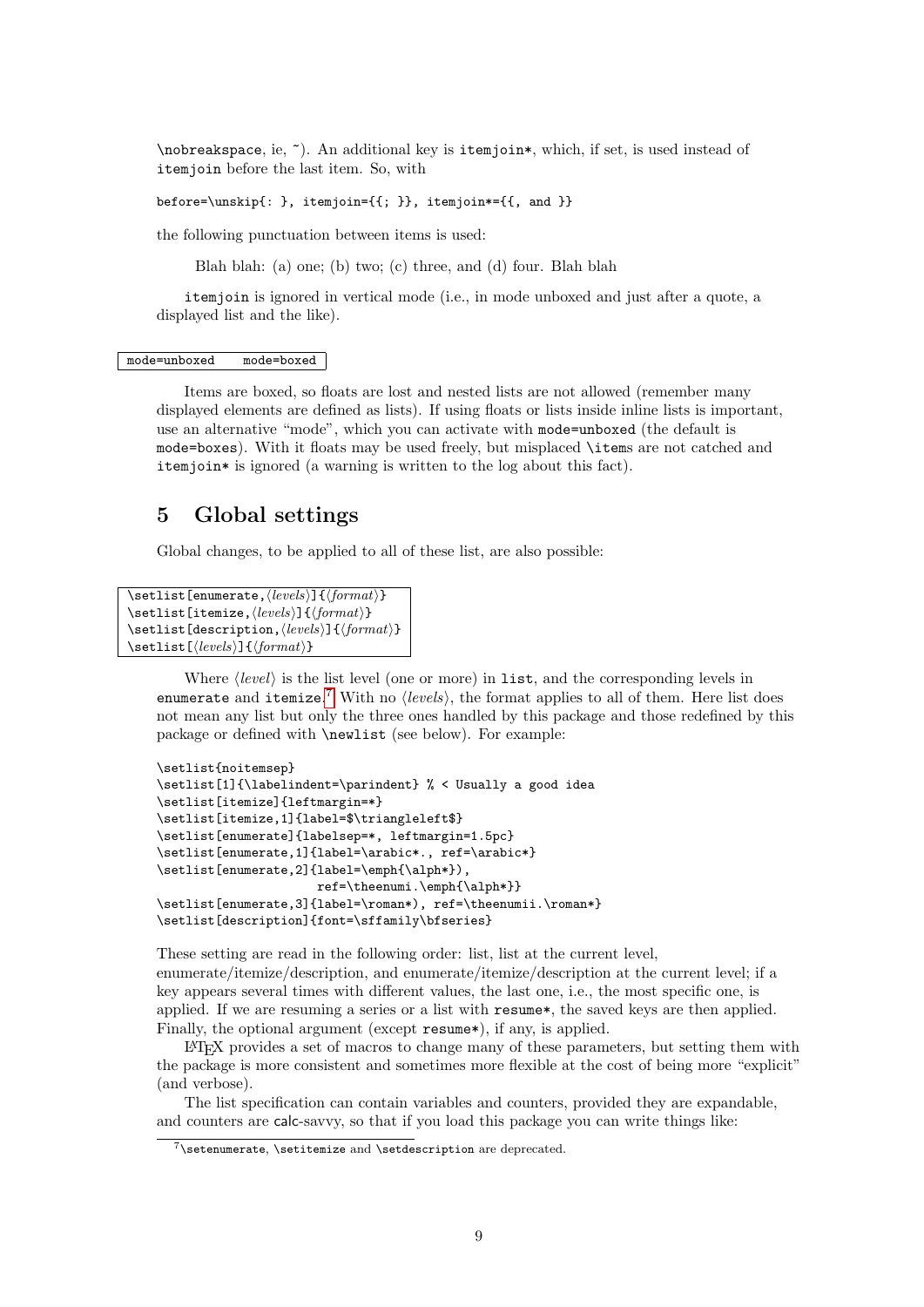```
\newcount{toplist}
\setcount{toplist}{1}
\newcommand{\mylistname}{enumerate}
\setlist[\mylistname,\value{toplist}+1]{labelsep=\itemindent+2em]
```
This allows defining lists within loops.

Currently, a way to discriminate the font size is not provided ( $\normal$ normalsize,  $\small$ small...).

# <span id="page-9-0"></span>6 enumerate-like labels

## shortlabels (package option)

With the package option shortlabels you can use an enumerate-like syntax, where A, a, I, i and 1 stand for \Alph\*, \alph\*, \Roman\*, \roman\* and \arabic\*. This is intended mainly as a sort of compatibility mode with the enumerate package, and therefore the following special rule applies: if the very first option (at any level) is not recognized as a valid key, then it will be considered a label with the enumerate-like syntax. For example:

```
\begin{enumerate}[i), labelindent=\parindent]
```

```
\end{enumerate}
```
...

Although perhaps not so useful, you can omit label= in the itemize environment under similar conditions, too:

```
\begin{itemize}[\textbullet]
...
\end{itemize}
```

```
\Set{key}{\{replacement\}}
```
With this command, you can define new keys (or redefine them), which is particularly useful for enumerate to be adapted to especific typographical rules or to extend it for non-Latin scrips. Here  $\langle replacement\rangle$  contains one of the starred versions of counters. For example:

```
\SetEnumerateShortLabel{i}{\textsc{\roman*}}
```
redefines i so that items using this key are numbered with small caps roman numerals. The key has to be a single letter.

# <span id="page-9-1"></span>7 Cloning the basic lists

```
\text{name}{}_{\langle \text{name}\rangle}{\langle \text{max-depth}\rangle}
\text{name}{}_{\langle name \rangle}{\type}}{\max-depth}}
```
The three lists can be cloned so that you can define "logical" environments behaving like them. To define a new lists (or redefine a existing one), use  $\neq$  liewlist (or  $\text{renewlist}$ ), where  $\langle type \rangle$  is enumerate, itemize or description.

If itype; is enumerate, a set of counters with names  $\langle name \rangle$ i,  $\langle name \rangle$ ii,  $\langle name \rangle$ iii,  $\langle name\rangle$ iv, etc. (depending on ¡max-depth;) is defined. Don't use an arbitrarily large number for *jmax-depth<sub>i</sub>*, to avoid creating too many counters. Then you can use those counters in labels; e. g., if you have defined a list named steps, you can define a label with:

```
label=\arabic{stepsii}.\arabic{stepsi}
```

```
\setminus \setminus \{ \langle names \rangle, \langle levels \rangle \} { \langle keys/values \rangle}
\setminus \setminus \{ \langle names \rangle, \langle levels \rangle \} { \langle keys/values}}
```
After creating a list, you can (in fact you must, at least the label) set the new list with \setlist: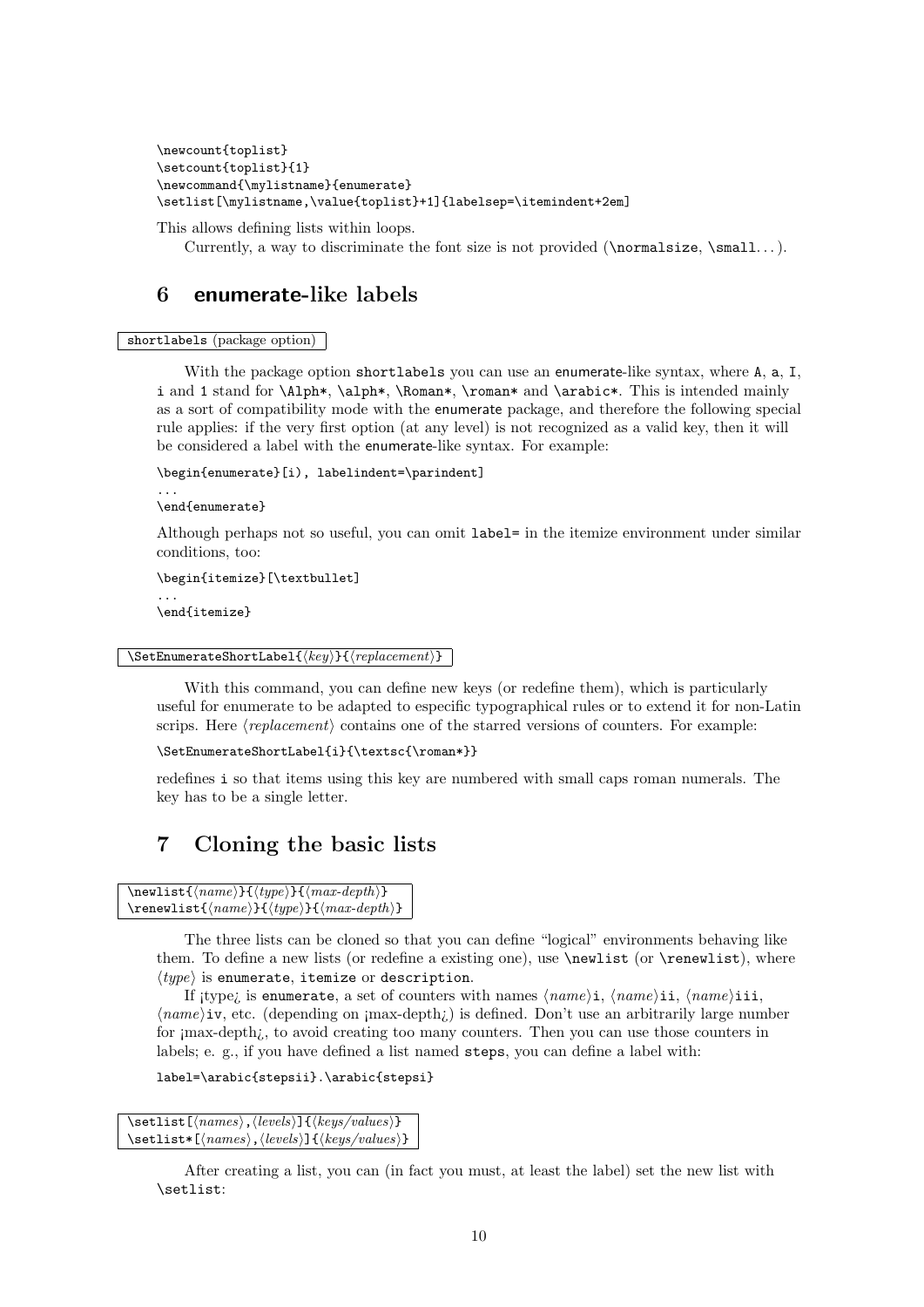```
\newlist{ingredients}{itemize}{1}
\setlist[ingredients]{label=\textbullet}
\newlist{steps}{enumerate}{2}
\setlist[steps,1,2]{label=(\arabic*)}
```
Names in the optional argument of  $\setminus$  setlist say which lists applies the settings to, and numbers say the level (it is calc-savvy). Several lists and/or several levels can be given, and all combinations are set; e.g.:

```
\setlist[enumerate,itemize,2,3]{...}
```
sets enumerate/2, enumerate/3, itemize/2 and itemize/3. No number (or 0) means "all levels" and no name means "all lists"; no optional argument means "all lists at all levels".

The three inline lists have types enumerate\*, itemize\*, and description\*, which are available always, even without the package option inline (which just defines three environments with these names).

The starred form **\setlist\*** adds the settings to previous ones.

#### $\setminus \text{setlistdepth}\{ \langle integer \rangle \ \text{new 3.0}$

By default, L<sup>A</sup>T<sub>E</sub>X has a limit of 5 nesting levels, but when cloning list this value may be too short, and therefore you may want to set a new value. In levels below the 5th (or the deepest defined by a class), the settings of the last are used (i.e., **\@listvi**).

# 8 More about counters

## 8.1 New counter representation

```
\A \text{AddEnumerateCounter} {\text{LaTeX}\ command} {\text{internal command}} {\text{widest label}}
```
"Registers" a counter representation so that enumitem recognizes it. Intended mainly for non Latin scripts, but also useful in Latin scripts. For example:

```
\makeatletter
\def\ctext#1{\expandafter\@ctext\csname c@#1\endcsname}
\def\@ctext#1{\ifcase#1\or First\or Second\or Third\or
Fourth\or Fifth\or Sixth\fi}
\makeatother
\AddEnumerateCounter{\ctext}{\@ctext}{Second}
```
A starred variant allows to give a number instead of a string as the widest label; for example, if the widest label is that corresponding to the value 2:  $\sqrt{\text{new 3.0}}$ 

#### \AddEnumerateCounter\*{\ctext}{\@ctmoreext}{2}

This variant is to be preferred if the representation is not a plain string but it is styled, e.g., with small caps. (The counter names can contain  $\mathbf{\circ}$  even if not a letter.)

## 8.2 Restarting enumerates

```
\text{list}\{\text{list-name}\}\ NEW 3.0
```
Currently, with

#### \setlist[enumerate]{resume}

you can get a continuous numbering through a document. A new command has been added for restarting the counter in the middle of the document:

#### $\text{list}\{list\}$

It is based solely in the list name, not the list type, which means enumerate\* as defined with the package option inline is not the same as enumerate, because its name is different.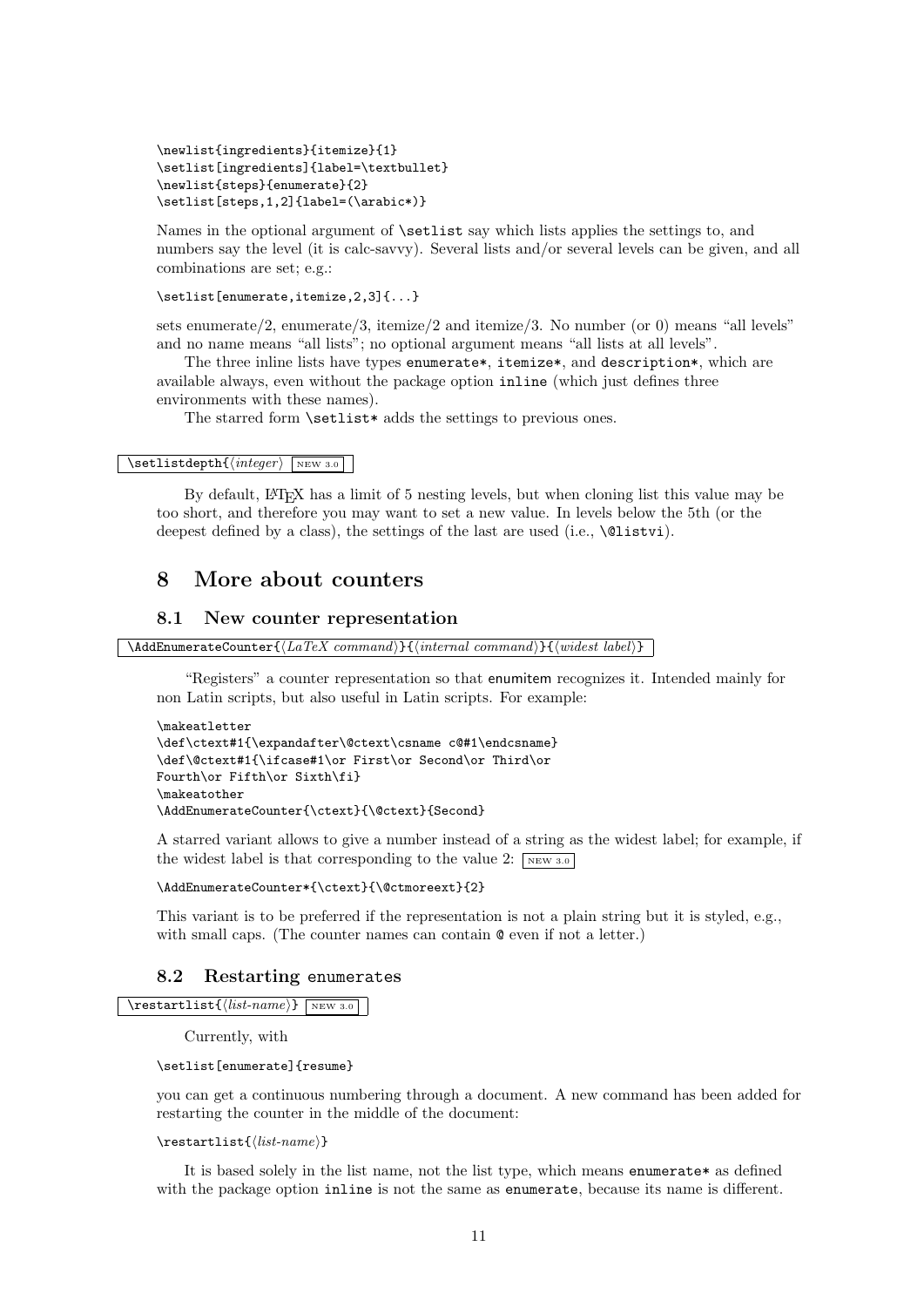# 9 Generic keys and values

 $\setminus$ SetEnumitemKey $\{ \langle key \rangle\}$ { $\langle replacement \rangle$ } NEW 3.0

With this command you can create your own (valueless) keys. For example:

\SetEnumitemKey{midsep}{topsep=3pt,partopsep=0pt}

Keys so defined can then be used like the others. Another example is multicolumn lists, with multicol:

```
\SetEnumitemKey{twocol}{
 itemsep=1\itemsep,
 parsep=1\parsep,
 before=\raggedcolumns\begin{multicols}{2},
 after=\end{multicols}}
```
(The settings for itemsep and parsep kill the stretch and shrink parts. Of course, you may want to define a new list.)

Note the package may introduce new keys in the future, so \SetEnumitemKey is a potential source of forward incompatibilities. However, it's safe using a non-letter character other than hyphen or star in the key name (e.g., :name or 2\_col).

```
\Set{\text{StenumitemValue} {\langle key \rangle}{\langle string-value \rangle}{\langle repeat \rangle}
```
This commands provides a further abstraction layer for the  $\langle key \rangle = \langle value \rangle$  pairs. With it you can define logical names which are translated to the actual value. For example, with:

```
\SetEnumitemValue{label}{numeric}{\arabic*.}
\SetEnumitemValue{leftmargin}{standard}{\parindent}
```
you might say:

\begin{enumerate}[label=numeric,leftmargin=standard]

So, you can left to the final design what label=numeric means.

# 10 Package options

Besides inline, ignoredisplayed, and shortlabels, the following option is available.

## loadonly

With this package option the package is loaded but the three lists are not redefined. You can create your own lists, yet, or even redefine the existing ones.

# 11 Three patterns

Three list layouts could be considered very frequent. Let us apply the parameters above to define them. (Below are samples.)

The first pattern aligns the label with the surrounding \parindent while the item body is indented depending on the label and a fixed labelsep:

```
labelindent=\parindent,
leftmargin=*
```
A fairly frequent variant is aligning the label with the surrounding text (rememeber labelindent is 0pt by default):

leftmargin=\*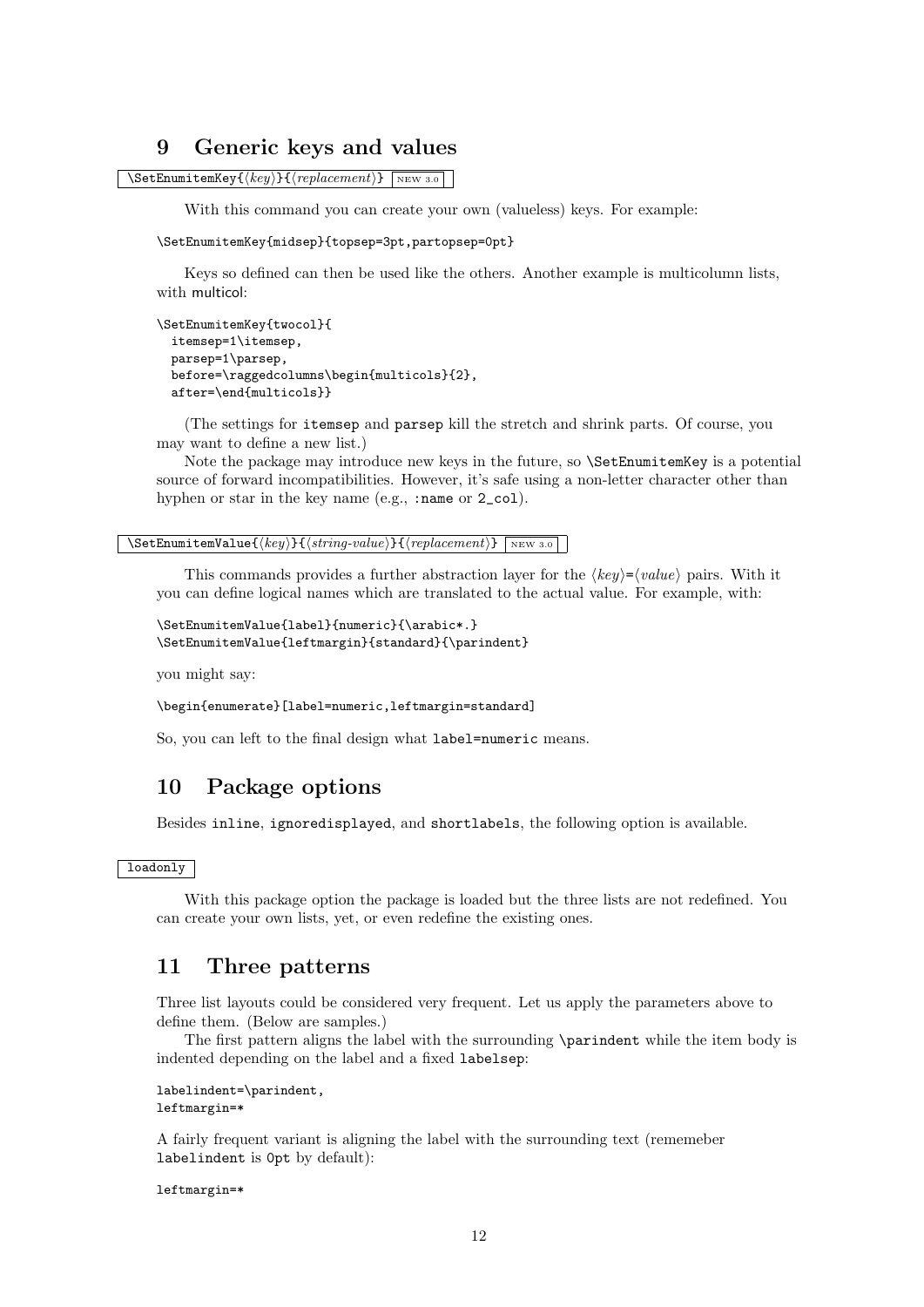The former looks better in the first level while the latter seems preferable in subsequent ones. That can be easily set with

```
\setlist{leftmargin=*}
\setlist[1]{labelindent=\parindent} % Only the level 1
```
The second pattern aligns the item body with the surrounding \parindent. In this case:

leftmargin=\parindent

A third pattern would be to align the label with \parindent and the item body with 2\parindent:

```
labelindent=\parindent,
leftmargin=2\parindent,
itemsep=*
```
Again, a variant would be to align the label with the surrounding text and the itembody with \parindent:

```
leftmargin=\parindent,
itemsep=*
```
Note here \parindent means the global value applied to normal paragraphs.

# 12 The trivlist issue

LATEX uses a simplified version of list named trivlist to set displayed material, like center, verbatim, tabbing, theorem, etc., even if conceptually they are not lists. Unfortunately, trivlist uses the current list settings, which has the odd side effect that changing the vertical spacing of lists also changes sometimes the spacing in these environments.

This package modifies trivlist so that the default settings for the current level (ie, those set by the corresponding clo files) are set again. In standard LAT<sub>EX</sub> that is usually redundand, but if we want to fine tune lists, not resetting the default values could be a real issue (particularly if you use the nolistsep option).

A minimal control of vertical spacing has been made possible with  $8^8$  $8^8$ 

• \setlist[trivlist,\level\]{\\tegs/values\}

but trivlist itself, which is not used directly very often, does not accept an optional argument. This feature is not intended as a full-fledge trivlist formatter.

If for some reason you do not want to change trivlist and preserve the original definition, you can use the package option ignoredisplayed.

# 13 Samples

In these samples we set \setlist{noitemsep}

```
En un lugar de la Mancha, de cuyo nombre no quiero acordarme,
no ha mucho tiempo que viv\'{\i}a un hidalgo de los de
\begin{enumerate}[labelindent=\parindent,leftmargin=*]
  \item lanza en astillero,
  \item adarna antigua,
  \item roc\'{\i}n flaco, y
 \item galgo corredor.
\end{enumerate}
Una olla de algo m\'{a}s vaca que carnero, salpic\'{o}n las m\'{a}s
noches, duelos y quebrantos los s\'{a}bados...
```
The rule shows labelindent.

<span id="page-12-0"></span><sup>8</sup>\setdisplayed is deprecated.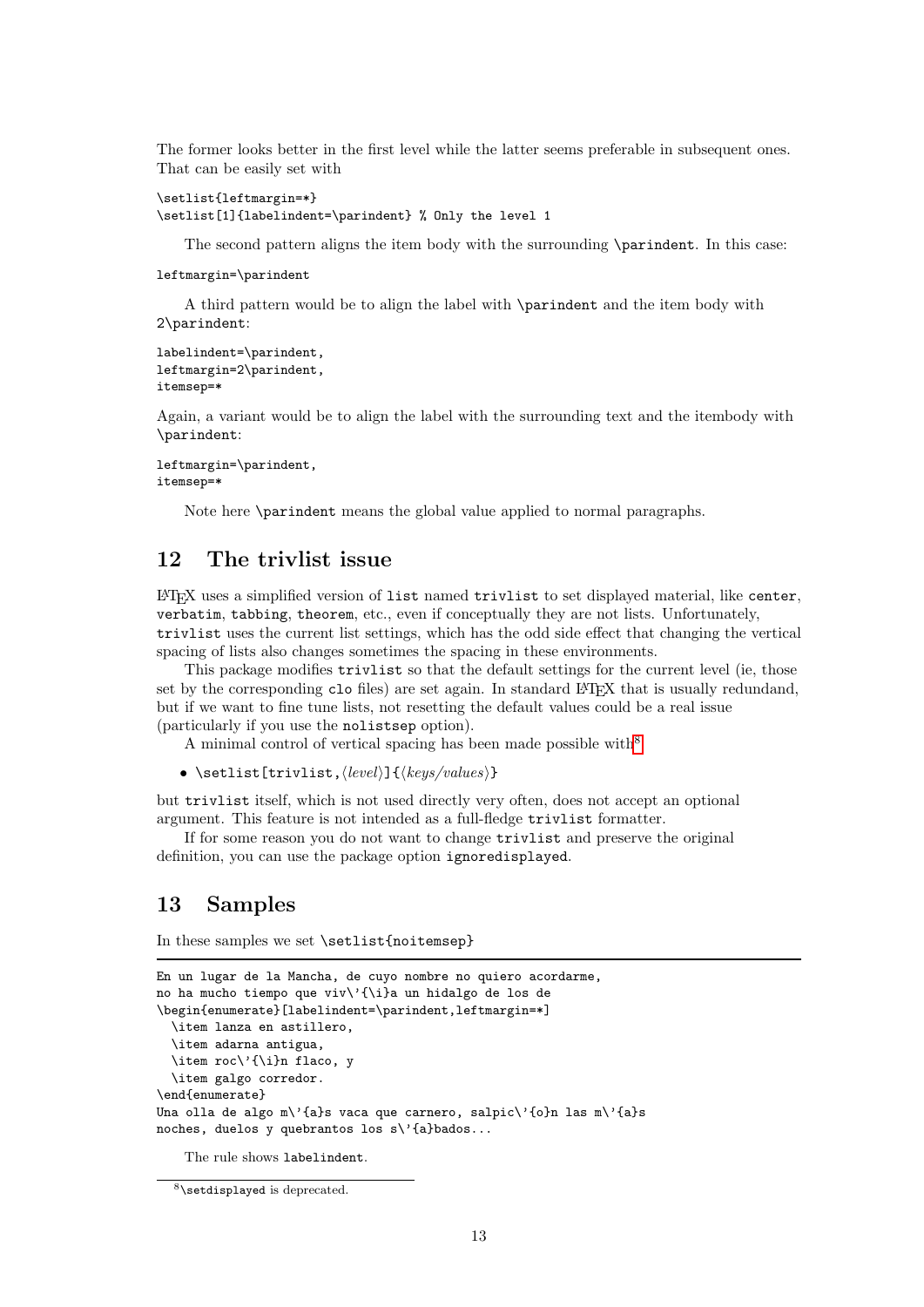En un lugar de la Mancha, de cuyo nombre no quiero acordarme, no ha mucho tiempo que vivía un hidalgo de los de

- 1. lanza en astillero,
- 2. adarna antigua,
- 3. rocín flaco, y
- 4. galgo corredor.

Una olla de algo más vaca que carnero, salpicón las más noches, duelos y quebrantos los sábados...

With \begin{enumerate}[leftmargin=\*] % labelindent=0pt by default. The rule shows labelindent.

En un lugar de la Mancha, de cuyo nombre no quiero acordarme, no ha mucho tiempo que vivía un hidalgo de los de

1. lanza en astillero,

2. adarna antigua,

3. rocín flaco, y

4. galgo corredor.

Una olla de algo más vaca que carnero, salpicón las más noches, duelos y quebrantos los sábados...

With \begin{enumerate}[leftmargin=\parindent]. The rule shows leftmargin.

En un lugar de la Mancha, de cuyo nombre no quiero acordarme, no ha mucho tiempo que vivía un hidalgo de los de

- 1. lanza en astillero,
- 2. adarna antigua,
- 3. rocín flaco, v

4. galgo corredor.

Una olla de algo más vaca que carnero, salpicón las más noches, duelos y quebrantos los sábados...

With \begin{enumerate}[labelindent=\parindent, leftmargin=\*, label=\Roman\*., widest=IV, align=left]. The rule shows labelindent.

En un lugar de la Mancha, de cuyo nombre no quiero acordarme, no ha mucho tiempo que vivía un hidalgo de los de

I. lanza en astillero,

II. adarna antigua,

III. rocín flaco, y

IV. galgo corredor.

Una olla de algo más vaca que carnero, salpicón las más noches, duelos y quebrantos los sábados...

With \begin{enumerate}[label=\fbox{\arabic\*}]. A reference to the first item is  $|1|$  $|1|$  $|1|$ 

En un lugar de la Mancha, de cuyo nombre no quiero acordarme, no ha mucho tiempo que vivía un hidalgo de los de

<span id="page-13-0"></span>1 lanza en astillero,

2 adarna antigua,

 $3$  rocin flaco, y

4 galgo corredor.

Una olla de algo más vaca que carnero, salpicón las más noches, duelos y quebrantos los sábados...

With nested lists.

En un lugar de la Mancha, de cuyo nombre no quiero acordarme, no ha mucho tiempo que viv\'{\i}a un hidalgo de los de \begin{enumerate}[label=(\alph\*), labelindent=\parindent,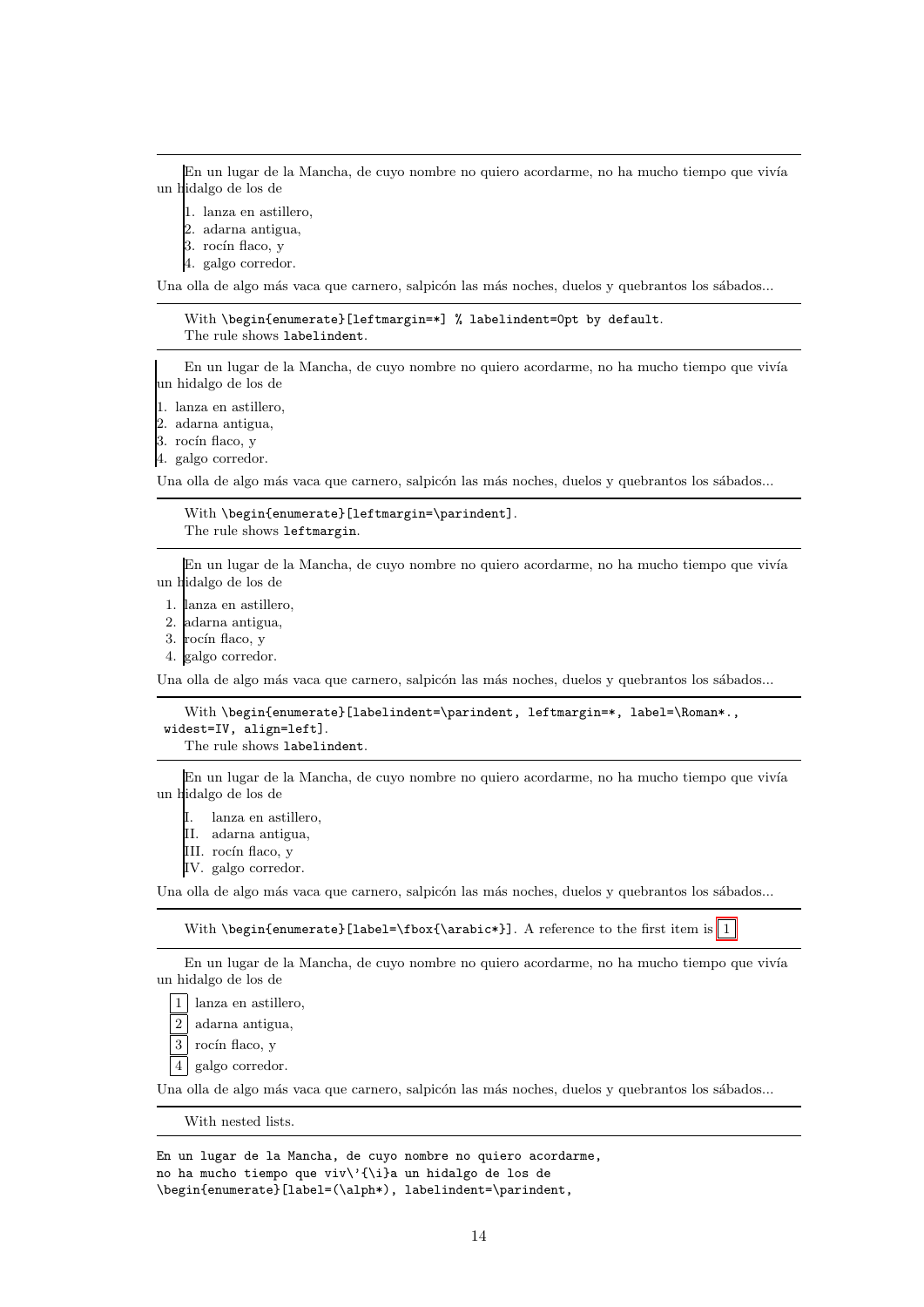```
leftmargin=*, start=12]
\item lanza en astillero,
\begin{enumerate}[label=(\alph{enumi}.\roman*), leftmargin=*, start=7]
\item adarna antigua,
\end{enumerate}
\item roc\'{\i}n flaco, y
\begin{enumerate}[label=(\alph{enumi}.\roman*), leftmargin=*, resume]
\item galgo corredor.
\end{enumerate}
\end{enumerate}
Una olla de algo m\'{a}s vaca que carnero, salpic\'{o}n las m\'{a}s
noches, duelos y quebrantos los s\'{a}bados...
```
En un lugar de la Mancha, de cuyo nombre no quiero acordarme, no ha mucho tiempo que vivía un hidalgo de los de

(l) lanza en astillero,

(l.vii) adarna antigua,

 $(m)$  rocin flaco, y

(m.viii) galgo corredor.

Una olla de algo más vaca que carnero, salpicón las más noches, duelos y quebrantos los sábados...

```
En un lugar de la Mancha, de cuyo nombre no quiero acordarme,
no ha mucho tiempo que viv\'{\i}a un hidalgo de los de
\begin{description}[font=\sffamily\bfseries, leftmargin=3cm,
    style=nextline]
  \item[Lo primero que ten\'{\i}a el Quijote] lanza en astillero,
  \item[Lo segundo] adarna antigua,
  \item[Lo tercero] roc\'{\i}n flaco, y
  \item[Y por \'{u}ltimo, lo cuarto] galgo corredor.
\end{description}
Una olla de algo m\'{a}s vaca que carnero, salpic\'{o}n las m\'{a}s
noches, duelos y quebrantos los s\'{a}bados...
```
En un lugar de la Mancha, de cuyo nombre no quiero acordarme, no ha mucho tiempo que vivía un hidalgo de los de

#### Lo primero que tenía el Quijote

|                         | lanza en astillero, |
|-------------------------|---------------------|
| Lo segundo              | adarna antigua,     |
| Lo tercero              | rocín flaco, v      |
| Y por último, lo cuarto |                     |
|                         | galgo corredor.     |

Una olla de algo más vaca que carnero, salpicón las más noches, duelos y quebrantos los sábados...

Same, but with sameline.

En un lugar de la Mancha, de cuyo nombre no quiero acordarme, no ha mucho tiempo que vivía un hidalgo de los de

Lo primero que tenía el Quijote lanza en astillero, Lo segundo adarna antigua, Lo tercero rocín flaco, y

Y por último, lo cuarto galgo corredor.

Una olla de algo más vaca que carnero, salpicón las más noches, duelos y quebrantos los sábados...

Same, but with multiline. Note the text overlaps if the item body is too short.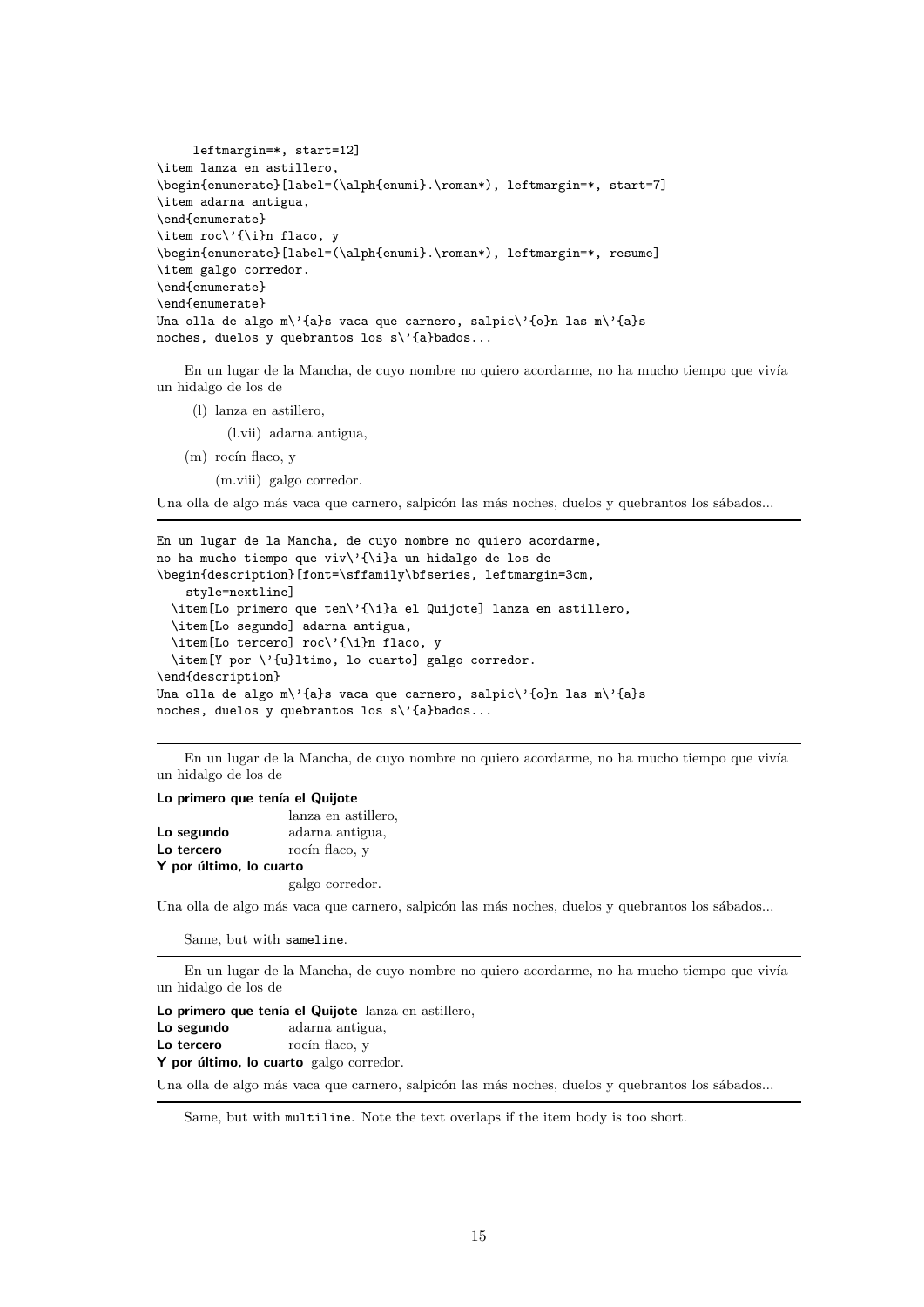En un lugar de la Mancha, de cuyo nombre no quiero acordarme, no ha mucho tiempo que vivía un hidalgo de los de

| Lo primero que   | lanza en astillero, |  |
|------------------|---------------------|--|
| teníægun@loijote | adarna antigua,     |  |
| Lo tercero       | rocín flaco, v      |  |
| Y por último, lo | galgo corredor.     |  |

cuar<br>Una olla de algo más vaca que carnero, salpicón las más noches, duelos y quebrantos los sábados...

# 14 Afterword

## 14.1 LAT<sub>EX</sub> lists

As it is well known, LATEX predefines three lists: enumerate, itemize and description. This is a very frequent classification which can also be found in, say, HTML. However, there is a more general model based in three fields—namely, label, title, and body—, so that enumerate and itemize has label (numbered and unnumbered) but no title, while description has title but no label. In this model, one can have a description with entries marked with labels, as for example (of course, this simple solution is far from satistactory):

```
\newcommand\litem[1]{\item{\bfseries #1,\enspace}}
\begin{itemize}[label=\textbullet]
\litem{Lo primero que ten\'{\i}a el Quijote} lanza en astillero,
... etc.
```
En un lugar de la Mancha, de cuyo nombre no quiero acordarme, no ha mucho tiempo que vivía un hidalgo de los de

- Lo primero que tenía el Quijote, lanza en astillero,
- Lo segundo, adarna antigua,
- Lo tercero, rocín flaco, y
- Y por **último**, lo cuarto, galgo corredor.

This format in not infrequent at all and a tool for defining them is on the way and at a very advanced stage. It has not been include in version 3.0 because I'm not sure if the proper place is this package or titlesec and it is not stable enough yet.

## 14.2 Known issues

- List resuming is based on environment names, and when a \newenvironment contains a list you may want to use \begin and \end. Using the corresponding commands, however, is not an error, but it is your responsability to make sure the result is correct.
- It seems there is no way to catch a misspelled name in \setlist and a meaningless error "Missing number, treated as zero" is raised.
- The behaviour of mixed boxed labels (including enumerate and itemize) and unboxed labels is not well-defined. The same applies to boxed and unboxed inline lists (which could even raise an error). Similarly, resuming a series and a list at the same time is allowed, too, but again its behaviour is not well-defined.
- (3.5.2) An incompatibility with 2.x has popped up if you were using the optional argument to pass a value to a \ref or other macro requiring expandable macros, an error is raised. A quick fix is letting \makelabel to \descriptionlabel in before.

## 14.3 What's new in 3.0

• Inline lists, with keys to set how items are joined (ie, the punctuation between items). Two modes are provided: boxed and unboxed.